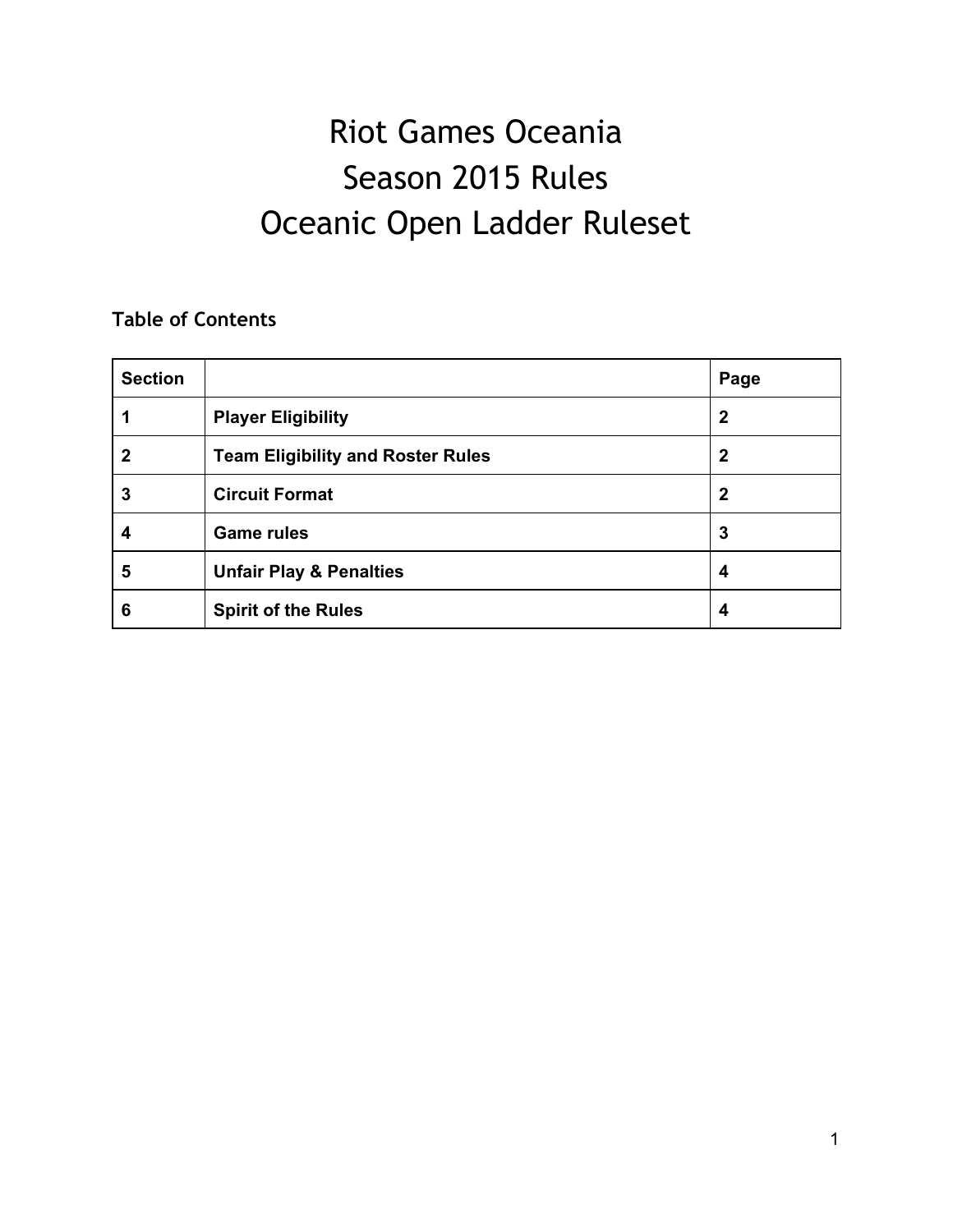## 1. **Player Eligibility**

To be eligible to compete in the Oceanic Open Ladder tournaments players must meet the following conditions:

#### a. **No Riot Employees**

No player can be an employee of Riot Games or can have been employed by Riot Games in a 6th month period prior to the tournament

#### b. **Multiple tiers**

Players must not be playing in events that are a part of the Oceanic Pro League (Does not apply to substitutes of teams in the pro league)

#### c. **Oceanic Residents**

Players must be a resident of an Oceanic country at the time of qualification, and must remain as on for the duration of each split

d. Players may only play for one team in each individual tournament. (They are still allowed to play with different teams in different tournaments)

#### 2. **Team Eligibility and Roster rules**

#### a. **Team Eligibility**

Teams are eligible to play as long as they are not currently participating in the Oceanic Pro League

#### b. **Roster**

Each team must contain a minimum of 5 and a maximum of 7 players per tournament. (You play with a different 5-7 players in different tournaments)

c. Teams names must not contain or reference any inappropriate language

## **3. Tournament Format**

- a. Seeding will be randomly assigned for every tournament
- b. Tournament format is at the discretion of the Tournament Organiser

## **c. Match Format and Game Settings**

- i. Server: Oceania
- ii. Length: at discrestion of tournament organiser
- iii. Map: Summoners Rift
- iv. Mode: Tournament Draft
- v. Choice of side: See section 4
- vi. Team on top of bracket/higher seed is always in charge of creating the game
	- 1. Note: You should always attempt to make contact with the opposing team by adding them as a friend in game. Don't sit around waiting for an invite.

#### **d. Prizes**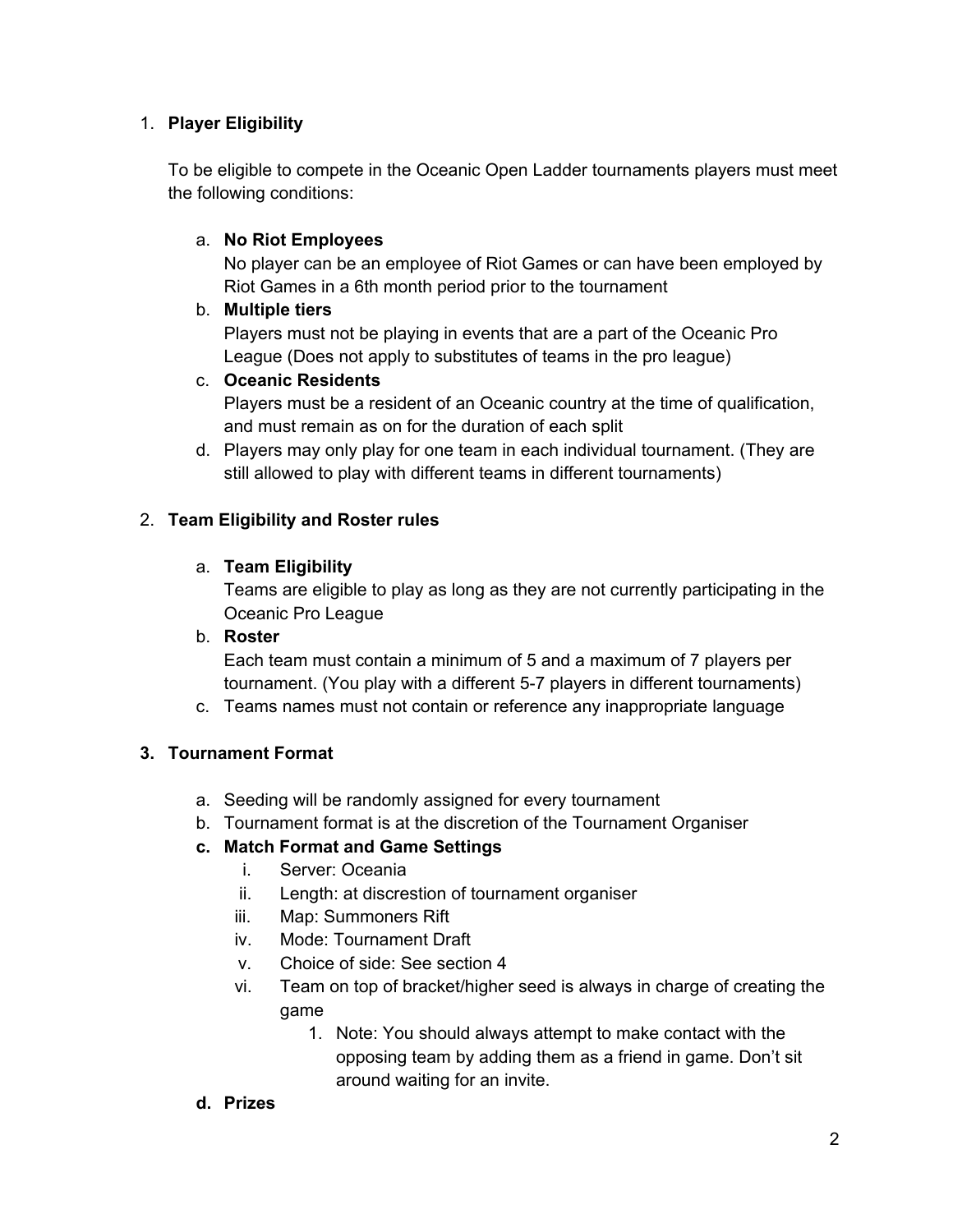- i. 1st Place 4000 RP + Triumphant Ryze
- ii.  $2nd$  Place 3000 RP
- iii.  $3rd$  Place 2000 RP
- iv.  $4th$  Place 1000 RP
- v. Note: these prizes are awarded for each tournament

#### **e. Circuit Points**

- i.  $1st$  Place 80 pts
- ii.  $2nd$  Place 60 pts
- iii.  $3rd$  to 4th Place 40 pts
- iv. 5th to 8th Place 20 pts
- $v.$  9th 16th Place 10 pts
- vi.  $17th +$  Place 5pts
- vii. Note: Points are awarded for placing for each tournament. Teams are allowed to participate in as many tournaments as they want
- viii. The top teams from the Oceanic Open Ladder will be promoted into the Oceanic Challenger League. (based on circuit points)
- ix. If a team changes players they may only retain points if 3 or more members are from the original roster
- x. If a team changes name they must make this clear to tournament admins otherwise points will not transfer

#### **4. Game Rules**

#### **a. Punctuality of Players**

- i. All players will be expected to be ready to join the game lobby and start play within a maximum of fifteen(15) minutes following the start of the round. Readiness includes, but is not limited to, completed client patching, configuration of in-game settings, and completed runes and mastery pages.
- ii. Matches must be played at their scheduled times. Teams may request a reschedule at any point during the qualifier. Tournament organizers may choose to reschedule matches at their own discretion
- iii. Teams that are not ready within fifteen (15) minutes following the start of the round will automatically lose the game

#### **b. Choice of Side**

i. Choice of side will be determined by the tournament organisers

#### **c. Stoppage of Play**

- i. Player Pause. Players may only pause a match immediately following any of the events described below.
	- 1. Unintentional disconnection
	- 2. Hardware or software malfunction
- ii. Pause Allowance. Teams may pause the game for a maximum of fifteen (15) minutes over the course of a single game. Pausing beyond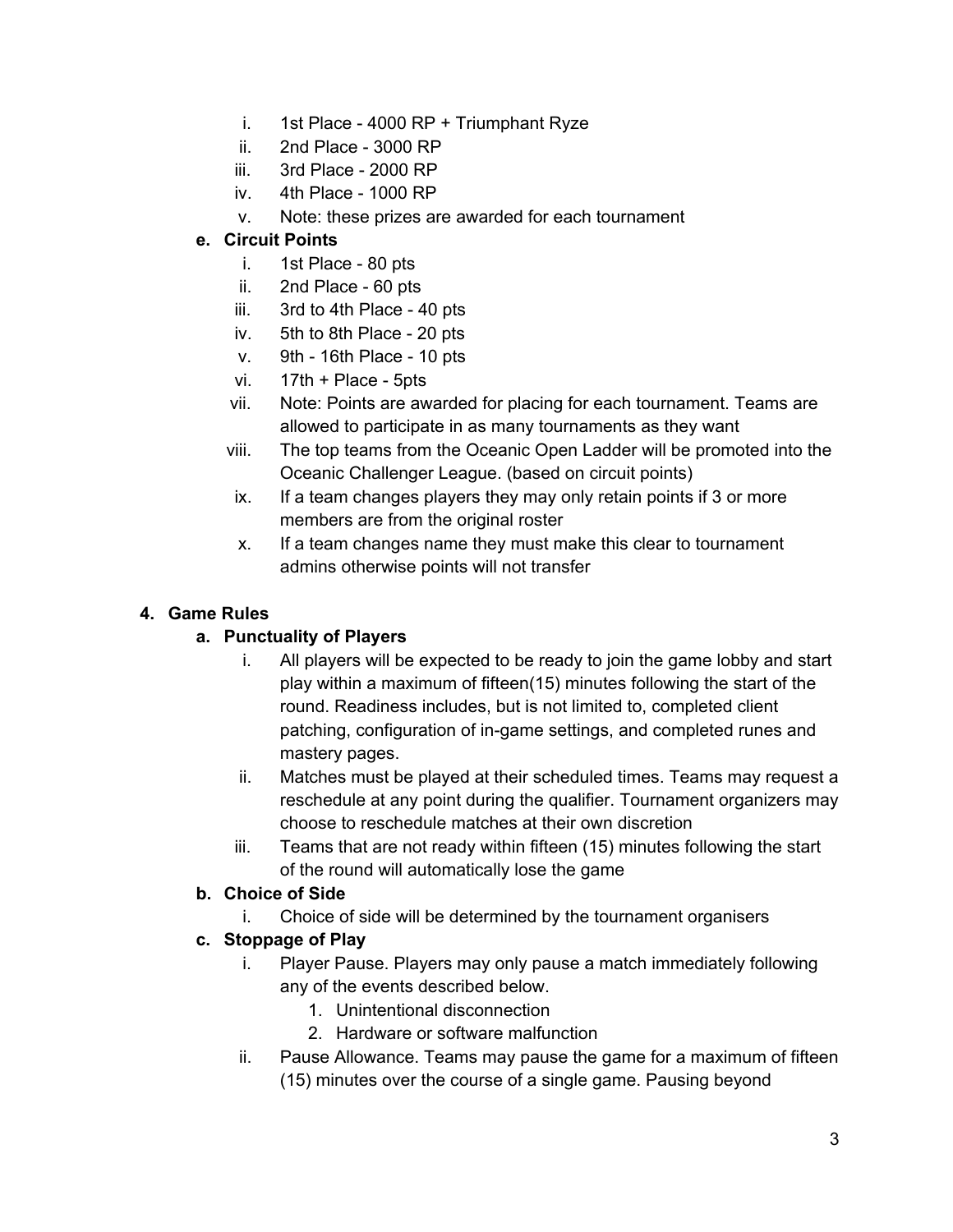allowance time will be considered unfair play and penalties will be applied at the discretion of tournament officials.

## **d. Game Restart**

- i. There will be no game restarts unless under extreme situations. Final decision on game restarts will be at the tournament organizers discretion
- e. **Player Equipment Responsibility.** All players are responsible for ensuring the performance of their chosen setup, including computer hardware and peripherals, internet connection, and power. A problem with player equipment is not an acceptable reason for lateness or pausing beyond a team's allowance, regardless of the root cause of the problem.

# **f. Restrictions on Gamplay Elements**

- i. Restrictions may be added at any time before or during a match if there are known bugs with any items, champions, skins, runes, masteries, or Summoner spells, or for any other reason as determined at the discretion of tournament officials
- ii. Champions who have not been available on the live service for more than 3 weeks will be automatically restricted.

# **5. Unfair Play & Penalties**

- a. **Unfair Play**. The following actions will be considered unfair play and will be subject to penalties at organizer's discretion.
	- i. The use of any cheat program and/or map hack program
	- ii. An intentional disconnection without a proper and explicitly stated reason
	- iii. Unsportsmanlike conduct or disruptive behaviour such as inappropriate and/or unprofessional actions directed towards another player or tournament official
	- iv. The intentional use of a game bug or error to obtain an unfair advantage
	- v. The use of an ineligible player (e.g. "ringing")
	- vi. Sharing accounts between team members or nonmembers
	- vii. Unauthorized obstructions to match scheduling (e.g. lateness)
- b. **Penalties for Unfair Play.** Upon discovery of any player committing any violations regarded as unfair play, the tournament director may issue any or all penalties, at his/her sole discretion. For example but not limited to:
	- i. Verbal Warning
	- ii. Loss of Side Selection
	- iii. Loss of Champion Ban
	- iv. Points Forfeiture
	- v. Tournament Disqualification

#### **6. Spirit of the Rules**